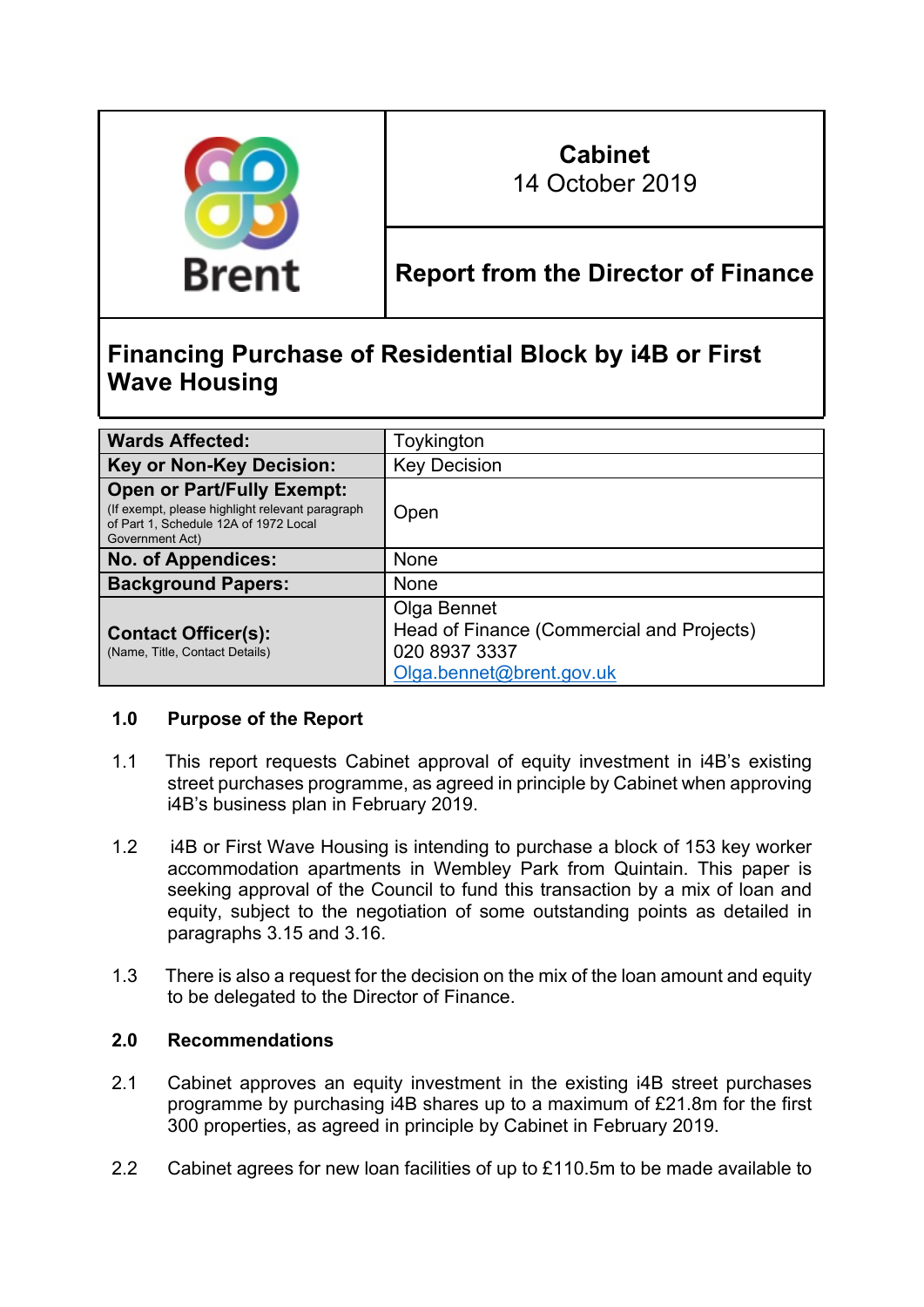i4B and First Wave Housing for phase 2 of the PRS purchase programme, including the potential Quintain block purchase.

- 2.3 Cabinet agrees that drawdowns on the loan facility to finance the potential Quintain block E01 02 purchase would be conditional on the negotiation of points as described in paragraphs 3.15 and 3.16 below.
- 2.4 Cabinet delegates to the Director of Finance, in consultation with the Deputy Leader, authority to determine whether the conditions set out in paragraphs 3.15 and 3.16 below have been discharged.
- 2.5 Cabinet agrees for equity investment of up to £22.1m for phase 2 of the PRS purchase programme, including by purchasing i4B shares up to a maximum of £22.1m.
- 2.6 Cabinet agrees to delegate the precise terms and mix of loan and equity funding for phase 2 of the PRS purchase programme to the Director of Finance, such that the total funding for phase 2 of the PRS purchase programme does not exceed £110.5m.
- 2.7 Cabinet notes the new details of the potential block purchase from Quintain, together with the financial and legal implications.

# **3.0 Detail**

#### **i4B Business Plan**

- 3.1 In November 2016 Cabinet agreed to establish a wholly owned investment company, i4B Holdings Limited. This company was set up to own and manage private rented sector properties in order to support the Council's homelessness agenda.
- 3.2 Cabinet approved the i4B Business Plan 2019/20 in February 2019. This included:
	- (i) increasing the budget for PRS Phase 1 from £103.5m to £109m;
	- (ii) changing the PRS Phase 2 budget from £116m to £110.5m;
	- (iii) total agreed funding for i4B remaining the same at £254.5m.
- 3.3 The i4B Board proposed that the proportion of properties in Brent and Greater London increased from the initial business plan. The realignment of funding reflected the higher average property cost within Brent compared to the Home Counties.
- 3.4 This paper requests authority to make this funding available to i4B, with additional flexibility to make some of it available to First Wave Housing (FWH) instead. This is because, as a registered provider of social housing, FWH is able to attract grant funding from the Greater London Authority, for example for key worker housing.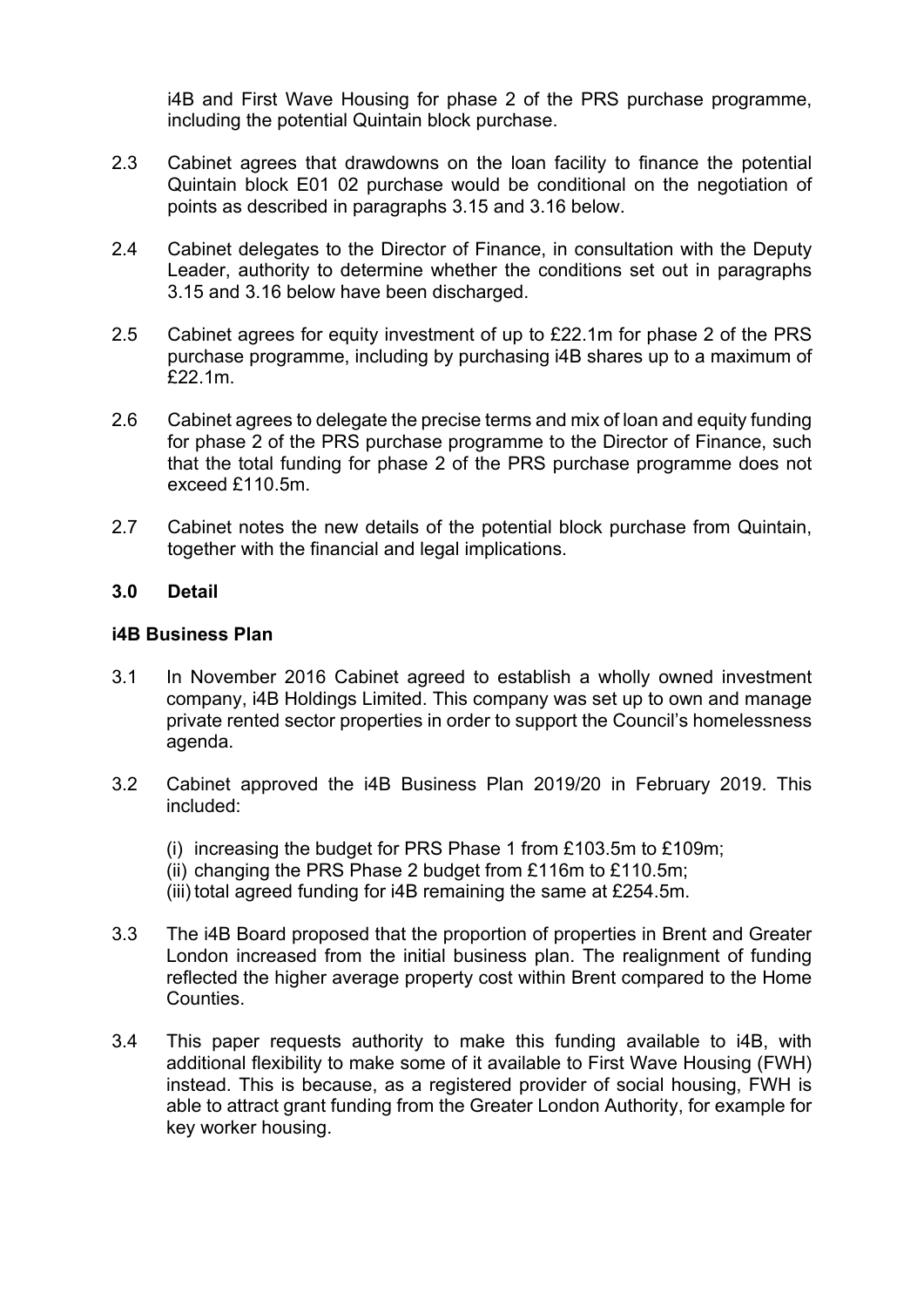3.5 Phase 2 includes the potential purchase of a block to be used as key worker housing.

# **Key Worker Housing**

- 3.6 The current Administration has identified as one of its key policy priorities the provision of key worker accommodation. There is an increasing body of evidence that the cost of living in London is acting as a significant barrier to the recruitment of a variety of professional roles in local government and other public sector employers.
- 3.7 One of the five deliverables of the Borough plan is "a future built for everyone, and an economy fit for all." One of the aspects of this states "we must ensure more affordable high-quality housing, for over 12,000 households currently in need".
- 3.8 Through the planning process, the Council has already secured 346 Discount Market Rent (DMR) homes that will be prioritised to key workers at no more than 65% of open market rent (inclusive of service charge).
- 3.9 Alongside these DMR homes, the Council has also agreed for 471 homes let at no more than 80% of market rent (inclusive of service charge) to be delivered via a tenure known as London Housing Bank. These homes will convert back to full Private Market Rent after 7 years of completion. Whilst these rents are higher than the 65% DMR London Housing Bank, homes are scheduled to complete between September 2019 and September 2020.

# **Wembley Park Block E01 02**

- 3.10 In addition, the Council has provisionally secured the Discount Market Sale (DMS) affordable housing product for around 250 homes in Wembley Park. Quintain proposes for 153 of these to be in block E01 02.
- 3.11 The existing Section106 agreement with Quintain enables the Council to exercise options to acquire block E01 02 and let them at intermediate market rate. The block contains a mix of 1 and 2 bedroom apartments (63 x 1 bed and 90 x 2 bed).
- 3.12 Originally, these were intended to be used as Discounted Market Sale homes, that is, for Quintain to sell them on the open market at 70-75% of market value, with the Council retaining the 25-30% equity share. DMS units were negotiated at least in part with the intention to improve the social mix in the Wembley area by providing another form of housing product that might be accessible to those on moderate incomes.

The Council now has three broad options:

1. The Council could purchase the block. Under the S106 agreement, the Council has a right to purchase the block for 70% - 75% of open market value for use as Intermediate Dwellings (i.e. not Social Rented).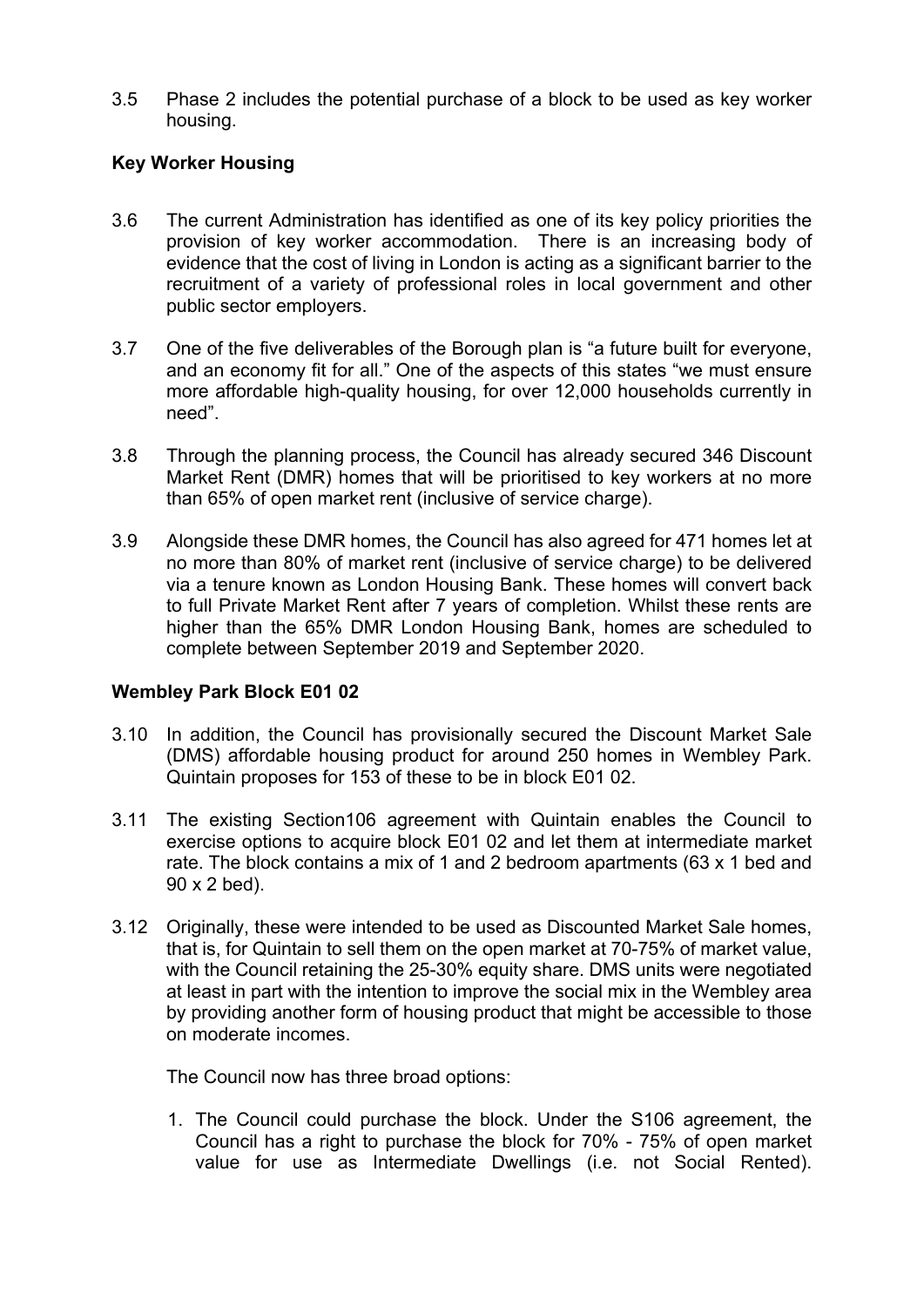Alternatively, the Council could negotiate an offer outside of the mechanism detailed in the S106 agreement.

- 2. If the Council were to forego its right to purchase the dwellings, it would acquire (for free) 25% - 30% of each dwelling. The Council could not realise this asset until individual owners of the flats chose to purchase the remaining equity (known as 'staircasing out').
- 3. Agree to vary the S106 agreement and allow Quintain to offer a discounted market rate product which prioritises key workers.

# **Potential Purchase of Block E01 02**

- 3.13 Purchasing the block has the potential to give the Council a higher degree of control over the allocation of these properties to key workers, specifically the ability to prioritise Council employees. Officers are exploring whether this could support the Council to recruit and retain officers in specific roles, for example children's social workers. This would contribute to a long term strategy to attracting and retaining key workers in Brent.
- 3.14 In addition, purchasing the block is a potential investment opportunity for i4B/ First Wave Housing, since the block would be acquired at a discount from the open market value. This would fit into i4B's growth and diversification strategy.
- 3.15 The acquisition is subject to negotiations with Quintain lead by the Operational Director of Property and Assets on behalf of i4B and FWH. Negotiations include the timing of payments to Quintain and potential future financial obligations. The loan drawdown will be executed once these terms are agreed.
- 3.16 It is suggested that i4B/ FWH's drawdown of funds to purchase the Quintain E01 02 block is contingent on the usual due diligence relating to block purchases and providing loans. It is recommended delegated authority is given to the Director of Finance to determine when the due diligence is adequately completed. For example, the Director of Finance's considerations would include:
	- (i) the robustness and affordability of operating assumptions relating to the block; and
	- (ii) the adequacy of protection for i4B/ FWH under different scenarios, including contractual default by Quintain.

# **4.0 Financial Implications**

# **Financial Implications for the Council**

4.1 The loan and equity investment detailed in section 2 would be financed by Council borrowing in accordance with its debt management strategy. In is anticipated that the interest rate charged to i4B or First Wave Housing would be set in reference to PWLB rates at the time of i4B/ First Wave Housing drawdowns.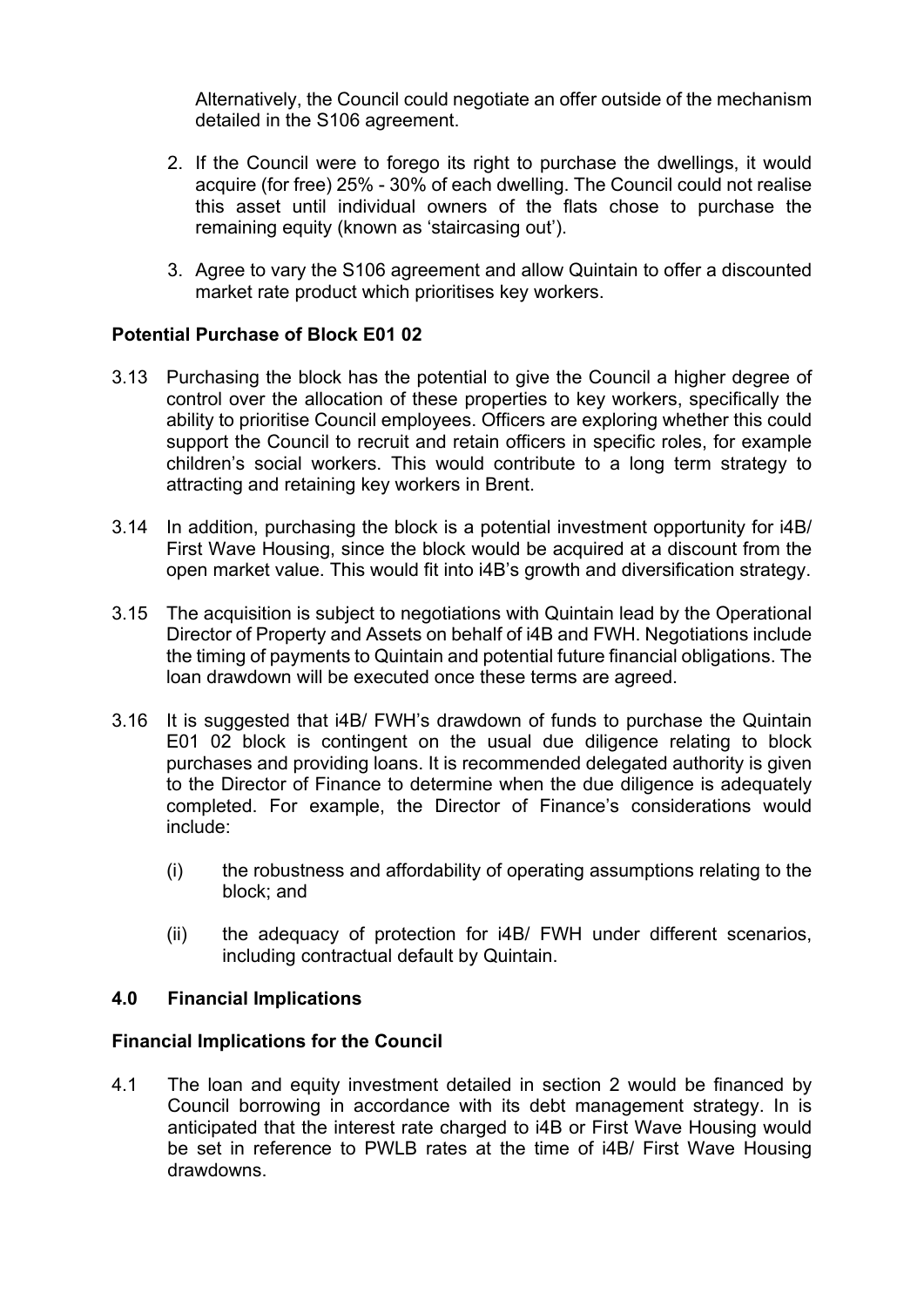- 4.2 If the Council does not exercise its option to purchase the block, it still acquires (for free) a substantial asset. The 25-30% share represented by the option would become the Council's. Quintain have indicated that this would have a face value of circa £17m.
- 4.3 The Council could not realise this asset until individual owners of the flats chose to purchase the remaining equity. The asset is therefore very illiquid. After a few years this would provide a stream of capital receipts to the Council, the value and timing of which would depend on the assumptions made about how quickly owners would choose to staircase out and the change in property values. Such receipts have already flowed to the Council from similar properties in Wembley Park. These receipts will be used to deliver more affordable homes.
- 4.4 It follows that, if the Council exercised its option to purchase the block through i4B or First Wave Housing, and let it out at intermediate rent, it would significantly delay the opportunity to receive these receipts.
- 4.5 The total cost of the block purchase would therefore be the sum of:
	- (i) the payment to be made to Quintain;
	- (ii) other purchase costs such as stamp duty;
	- (iii) other costs incurred as a result of the negotiated terms, for example if early payments are made then i4B/ FWH would incur interest payments on the loan prior to practical completion; and
	- (iv)foregone future receipts that the Council would have received (circa £17m)
- 4.6 As lender and investor in i4B and First Wave Housing, the Council is also ultimately affected by financial implications for i4B/ First Wave Housing. These include being exposed to potential financial benefits and risks associated with owning and operating the building. For example, the Council would be impacted by

(i) any future financial obligations entered into as part of the Heads of Terms with Quintain;

(ii) operational profits or losses associated with managing the block;

(iii) the block's value increasing or decreasing over time (capital gains or losses).

- 4.7 Special arrangements exist in Local Government to extend the definition of capital expenditure, primarily to recognise that certain expenditure by the Council will have wider, lasting public benefit than is reflected in current accounting rules. This ruling applies to certain loans made to third parties and the proposed loan to i4B/ First Wave Housing for the block purchase is captured by these regulations.
- 4.8 Given this, the 2019-20 capital pipeline/programme and revenue budgets include provision for both the acquisition (initial loan) as well as the resulting MRP and associated capital financing costs over the duration of the scheme.